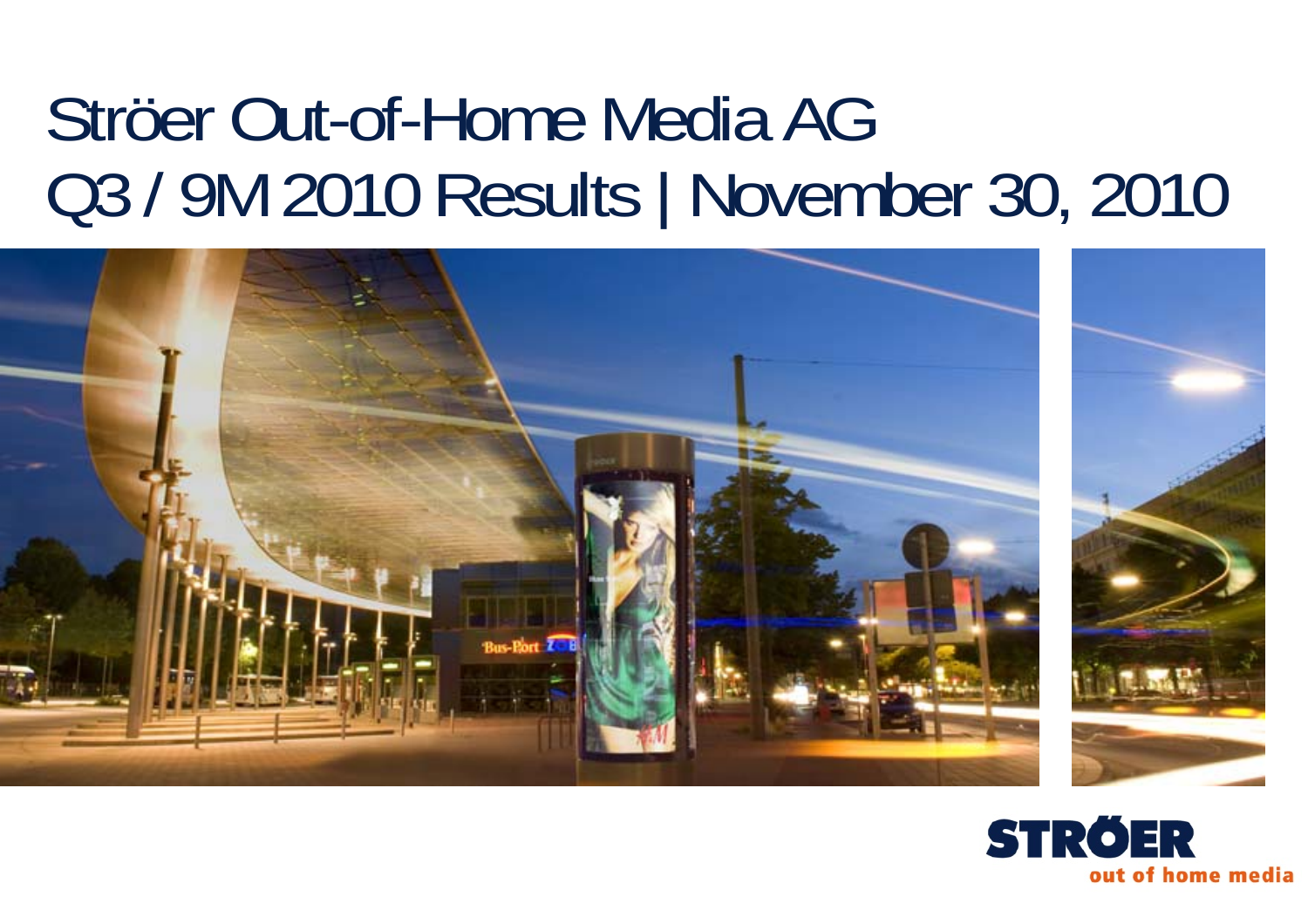

## **Overview Key Financials: Strong trading in Q3 2010 and 9M 2010**

| $\epsilon$ MM                                                        | Q3 2010      |                     | 9M 2010      |                      |
|----------------------------------------------------------------------|--------------|---------------------|--------------|----------------------|
| <b>Revenues</b>                                                      | 126.9        | $+14.6%$            | 369.1        | $+12.2%$             |
| incl. 100% Ströer Turkey <sup>(1)</sup>                              | 134.1        | $+13.0%$            | 399.8        | $+13.4%$             |
| Organic Growth <sup>(2)</sup>                                        | $+9.6%$      |                     | $+9.9%$      |                      |
| incl. 100% Ströer Turkey <sup>(1)</sup>                              | $+11.4%$     |                     | $+11.8%$     |                      |
| <b>Operational EBITDA</b><br>incl. 100% Ströer Turkey <sup>(1)</sup> | 22.4<br>23.0 | $+13.8%$<br>$+6.5%$ | 74.8<br>81.7 | $+24.9%$<br>$+25.2%$ |
| Net Adjusted Income <sup>(3)</sup>                                   | 1.4          | $+1.0$              | 13.2         | $+11.7$              |
| Free Cash Flow(4)                                                    | $-62.0$      | $-62.4$             | $-58.8$      | $-57.9$              |
| Net Debt <sup>(5)</sup>                                              |              |                     | 301.4        | $-39.2%$             |

- **Notes**
- (1) Ströer Shows full consolidation of Ströer Turkey assuming Ströer Turkey's stake had been increased from 50% to 90% at 1 Jan 2009.
- (2) Organic Growth = excludes foreign exchange effects and effects from (de-) consolidation and discontinuation of businesses
- (3) Operational EBIT net of financial result adjusted for exceptional items, amortization of acquired intangible advertising rights and normalised tax expense (31.7% tax rate)

(4) Free Cash Flow = Operating Cash Flow – Investing Cash Flow (5) Net Debt = Financial Liabilities minus Cash (excl. hedge liabilities)

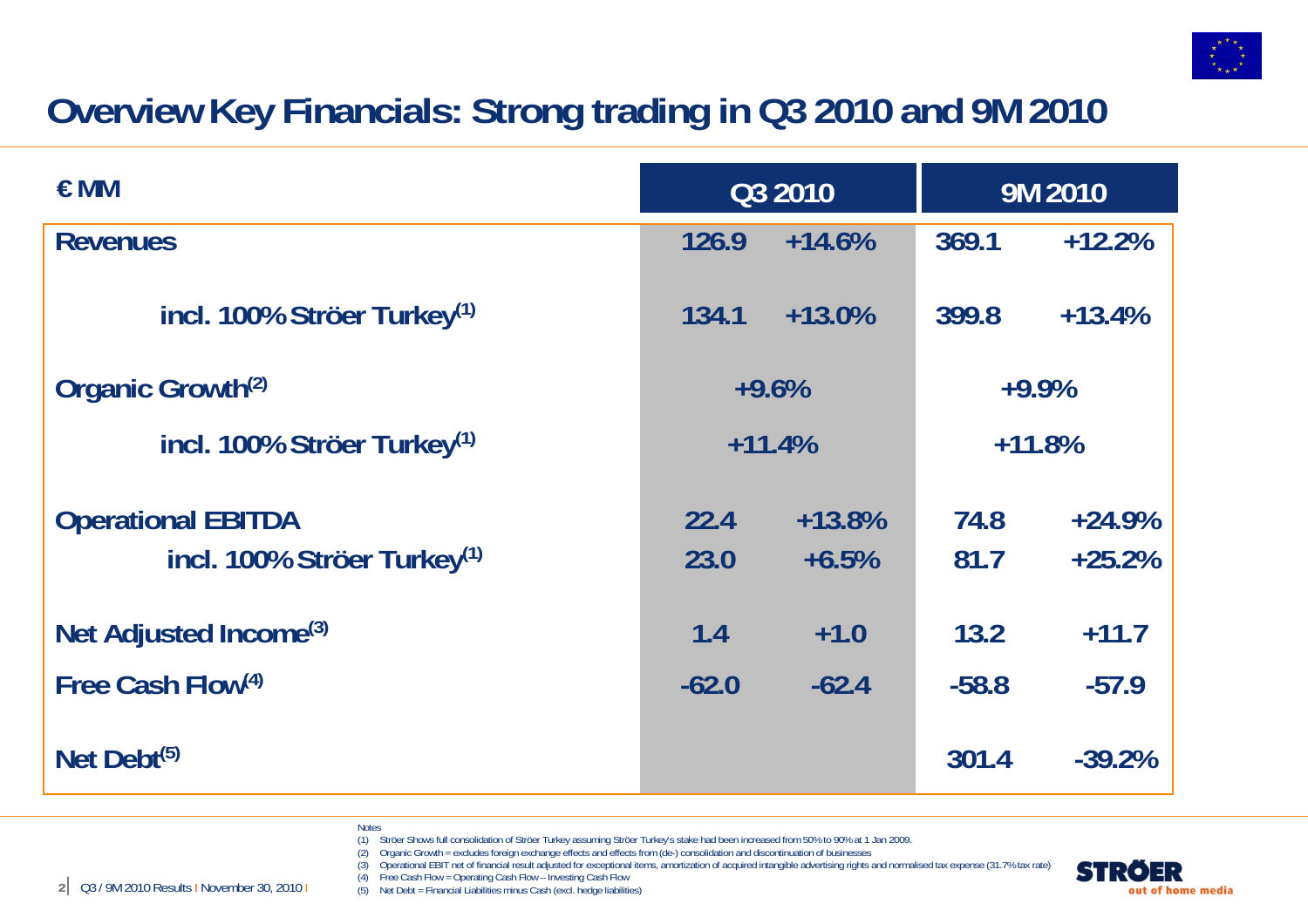

### **Highlights: Macro picture and company progress on track**

| <b>Markets</b>                       | • Strong GDP development, particularly in Turkey and Germany<br>• Share of Print and Radio affected by ongoing structural growth of OOH<br>• National and international Giant Poster markets recovered                                             |
|--------------------------------------|----------------------------------------------------------------------------------------------------------------------------------------------------------------------------------------------------------------------------------------------------|
| <b>Projects</b>                      | • Closing of 40% acquisition Ströer Turkey completed at beginning of September<br>• Closing of News Outdoor Poland acquisition completed end of October<br>• Roll-out of Premium Billboard and Out-of-Home Channel on track                        |
| <b>Financial</b><br><b>Structure</b> | ■ IPO completed with gross proceeds of €288 MM<br>Repayments of loans in Germany and Turkey in the amount of some $\epsilon$ 150 MM<br>■ Strong deleveraging with Net debt down to €301 MM                                                         |
| <b>Contracts</b>                     | • Public contract portfolio in even better shape than beginning of this year<br>• No German tenders expected for tier 1, tier 2 and tier 3 cities before 2013<br>• 2 tenders for German public contracts in smaller cities pending (Mainz, Lübeck) |

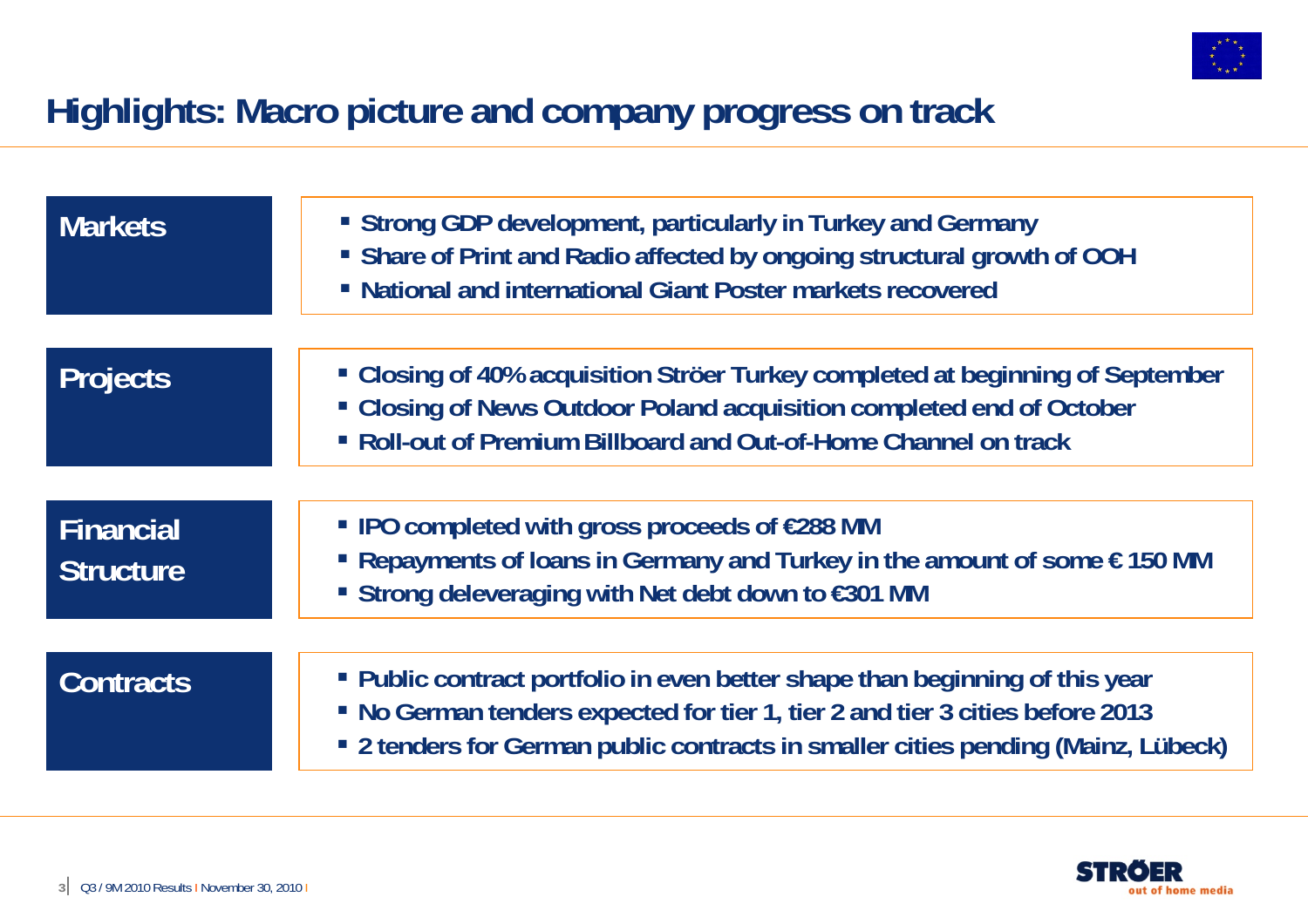

## **Ströer Group Revenues: Strong growth across all segments**

**€ MM**



- **Continued revenue enhancement in all segments in Q3 and 9M**
- **Turkey and "Rest of Europe" with double-digit organic growth rates over first 9M**
- **Q3 Polish organic growth +6% while Giant Poster business even advanced at double-digit pace**

\* Ströer Poland and blowUP Group

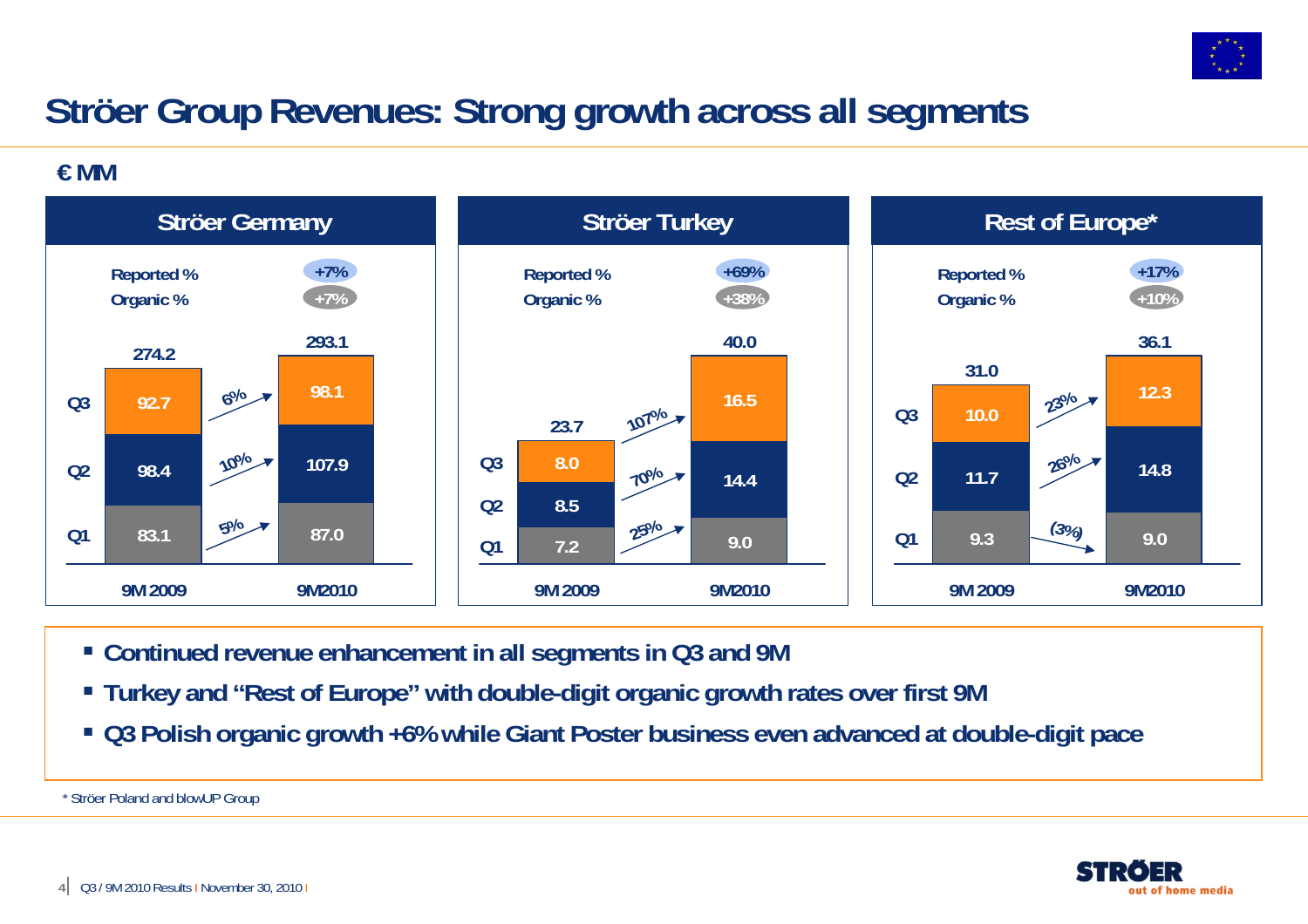

## **Ströer Group Revenues: Equally fuelled by Billboard and Street Furniture**

**€ MM**



- **Billboard revenues saw strong increase across the product range particularly in Germany and Turkey**
- **Premium products lifted Street Furniture sales well ahead of last year on the back of higher filling ratios**
- **Growth in transport revenues supported by double-digit increase in digital revenues**

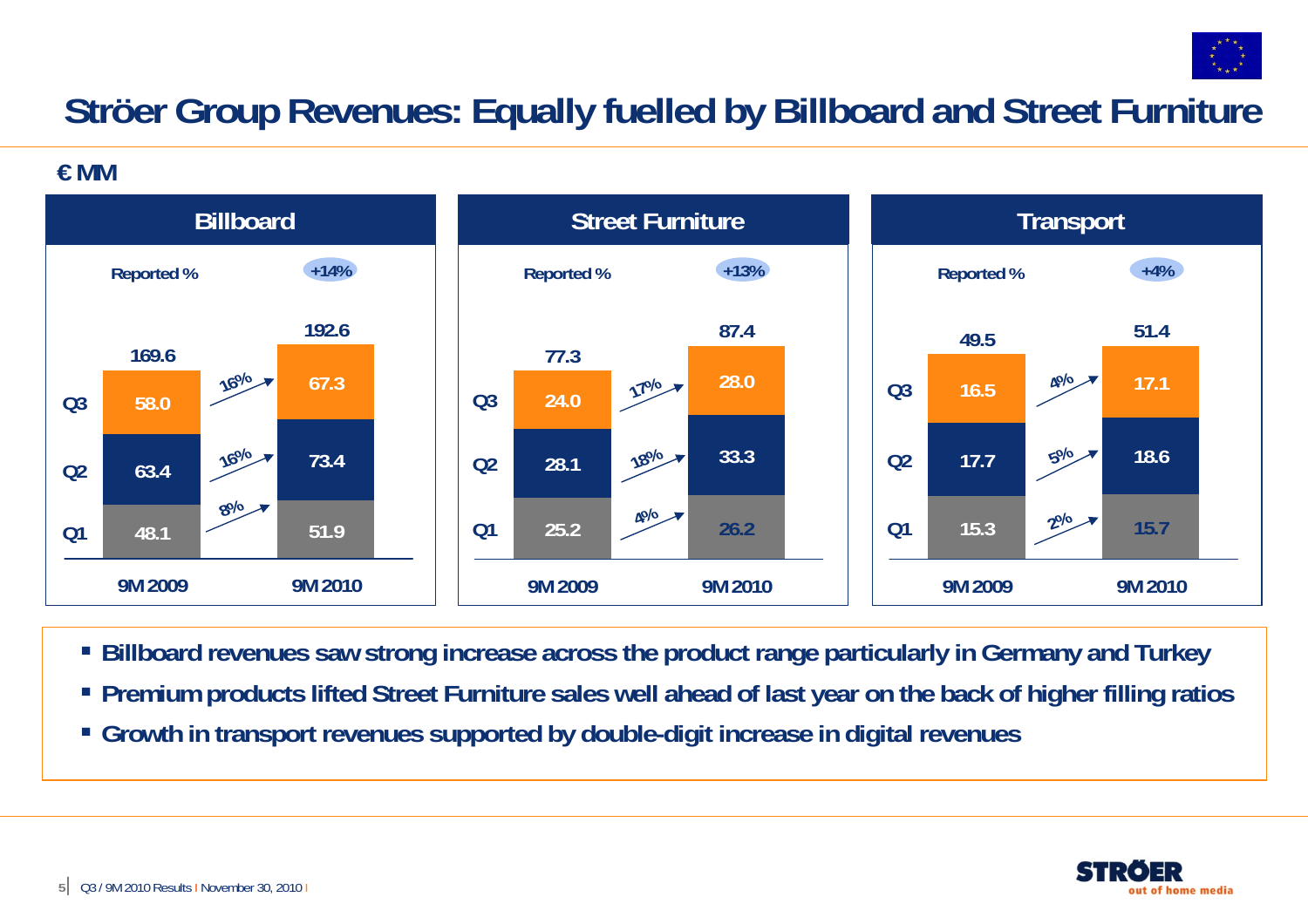## **Germany - Out-of-Home-Channel roll-out: First national digital network**

### **Unique Selling Propositions**

- F. **Moving images like TV with high emotions and short lead times**
- r. **Reach of German population more than 20 percent**
- F. **Time-based pricing depending on hours and target groups**

### **Roll-Out Status on Track**

- $\overline{\phantom{a}}$ **Majority of locations already approved**
- $\overline{\phantom{a}}$ **First installation started in selected stations**
- $\overline{\phantom{a}}$ **Already sold out in December with top brands:**





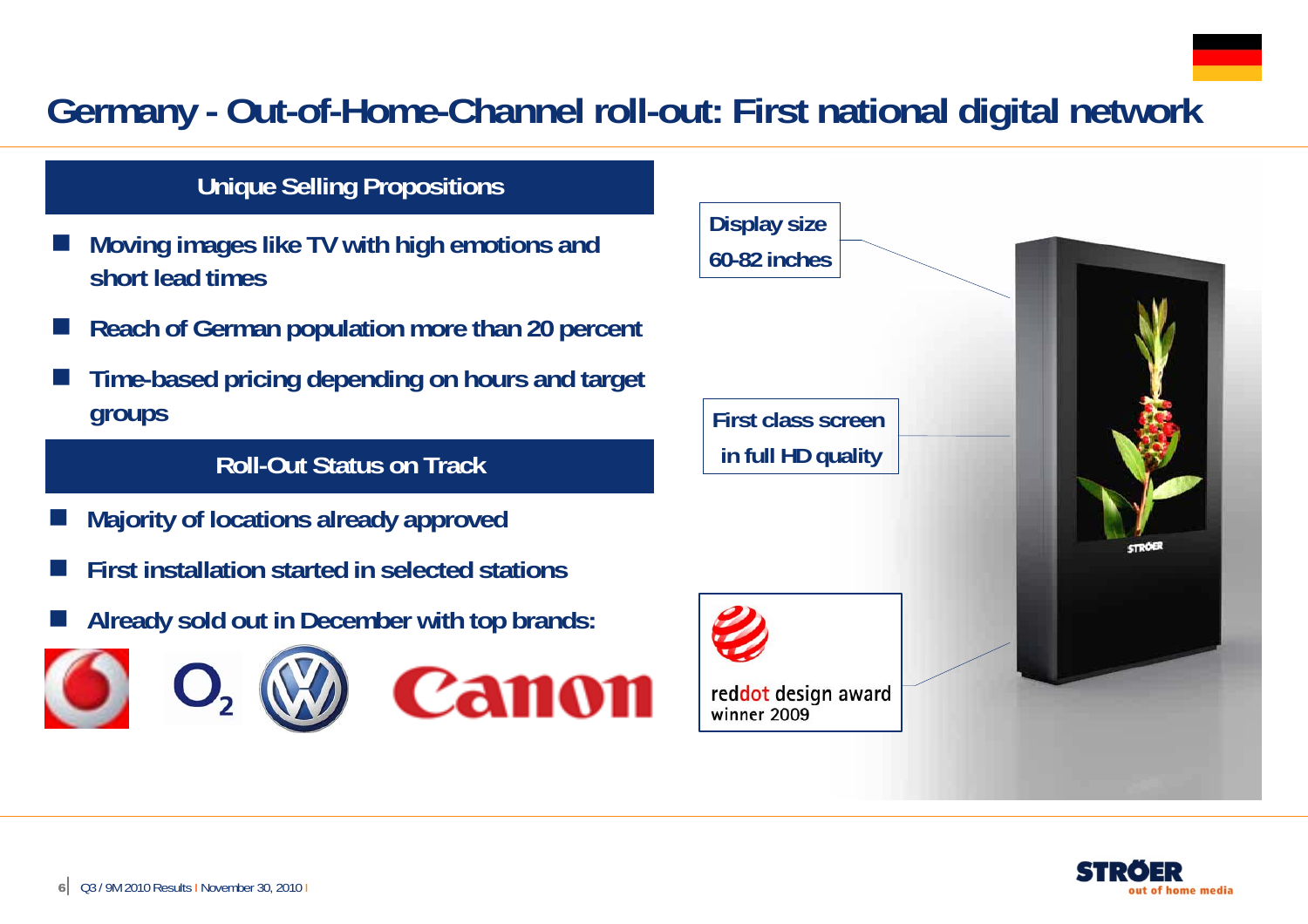

### **Germany - Premium BB roll-out: High quality boards @ high-reach locations**

### **Key Features are Compelling**

- F. **First back-lit and glass-covered Scroller Billboard in 9qm format**
- F. **Single selection allows geo-targeting around special Point of Interest**
- F. **Introduction at highly sought after locations with excess demand**

### **Roll-Out Status on Track**

- $\overline{\phantom{a}}$  **Up to 500 sites bookable in first half of 2011 (permits at hand)**
- F **Installation started in Tier I cities**
- $\overline{\phantom{a}}$  **New pricing system with positive feedback from outdoor specialists**





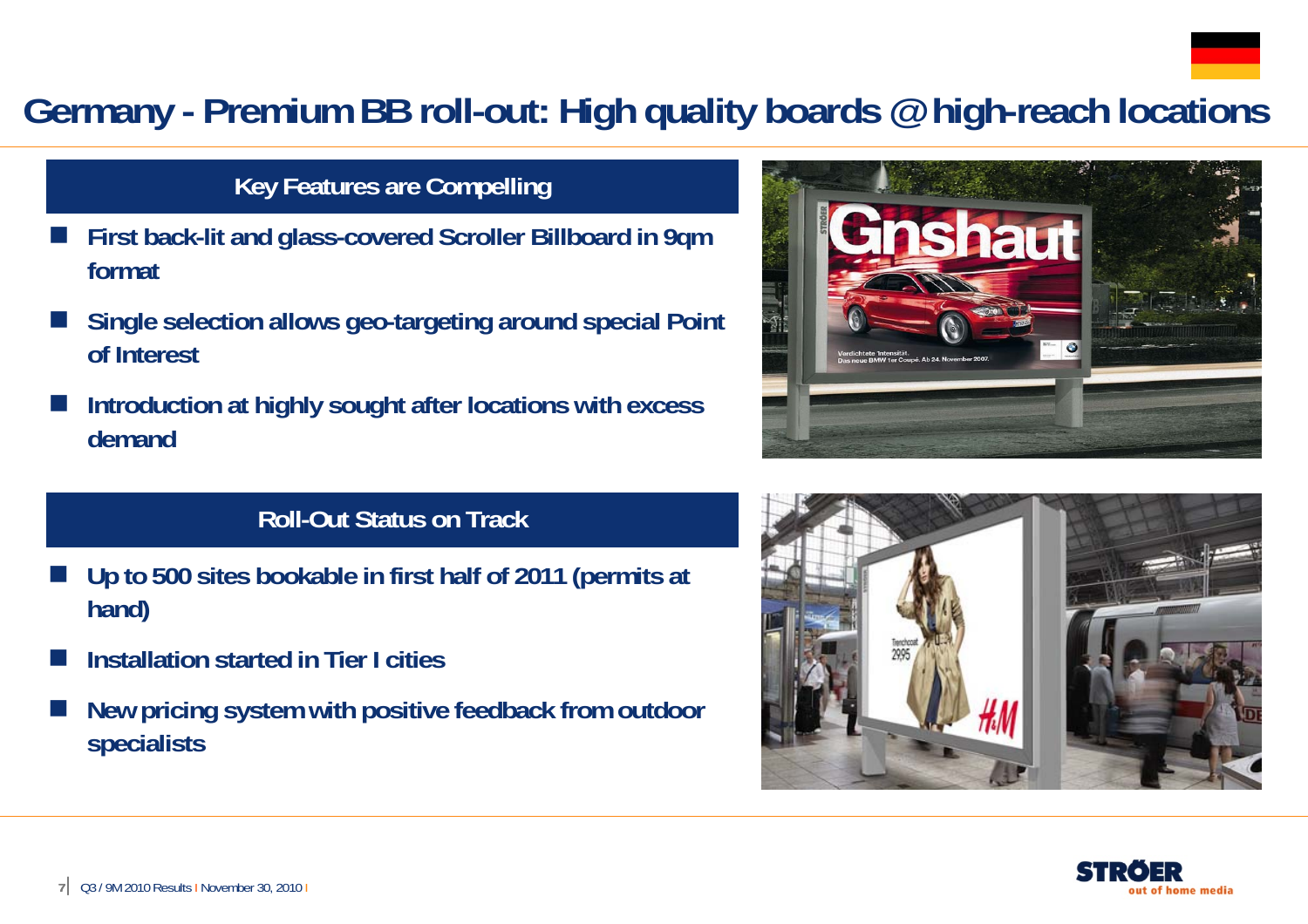## Germany - Case Study **BASE**: OoH key to a strong brand building



### **Campaign Impact**



### **Higher OoH share in media mix has led to outperformance in all relevant KPIs**

Source: Nielsen Media Research Jan – Jun 2010 excluding internet; RSG Marketing Research

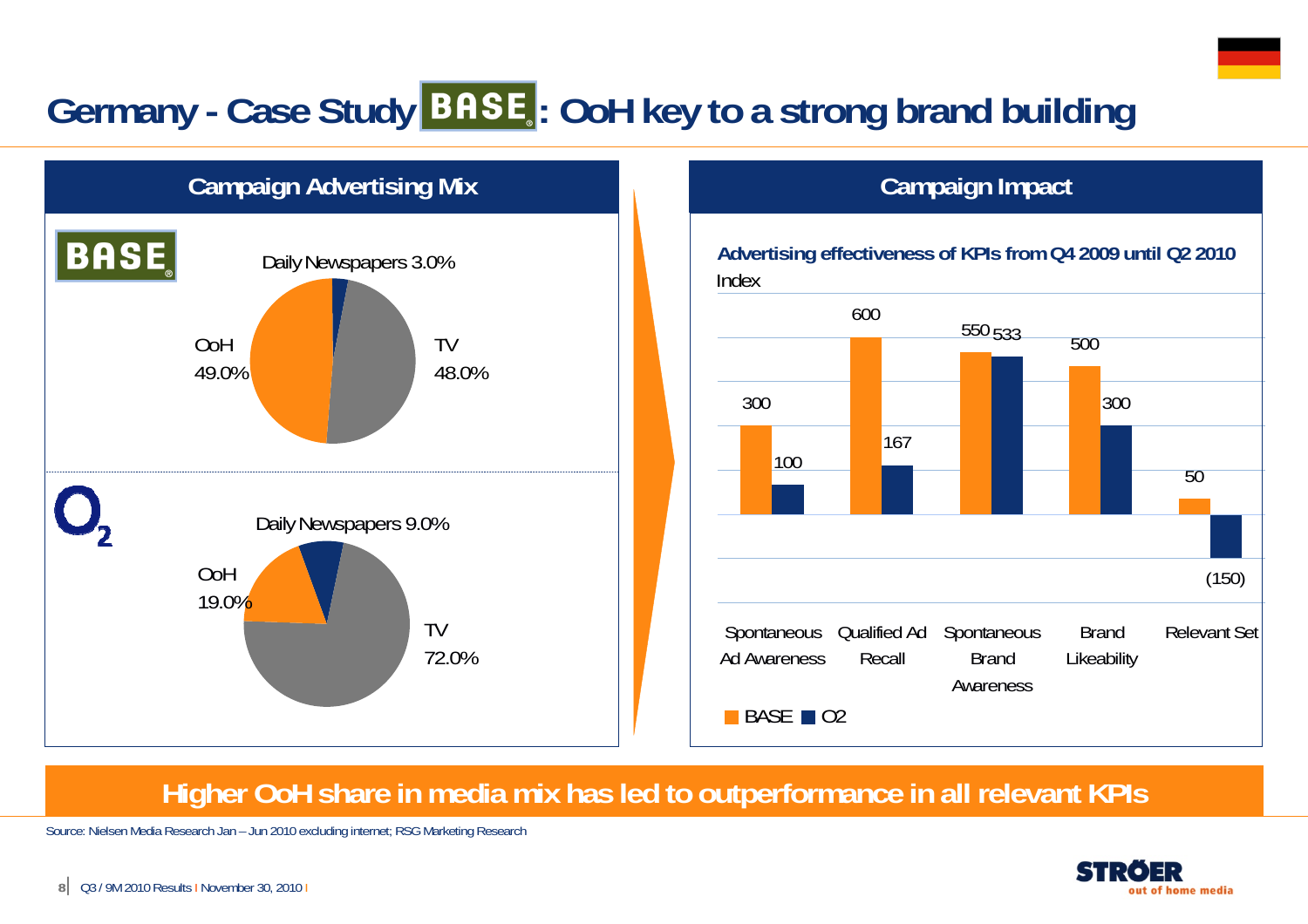## **Poland – Integration of News Outdoor Poland on track**

### **Restructuring on track**

- F **Overhead reduction key synergy (office closure, headcount reduction, services termination)**
- **Integration of operations underway (sales, IT, assets)**
- **Rebranding of assets started**

**Targeted costs and synergies**

- Π **Restructuring costs: approx. €1 MM (2010)**
- Π **Synergy effects: € 2-3 MM (2011)**





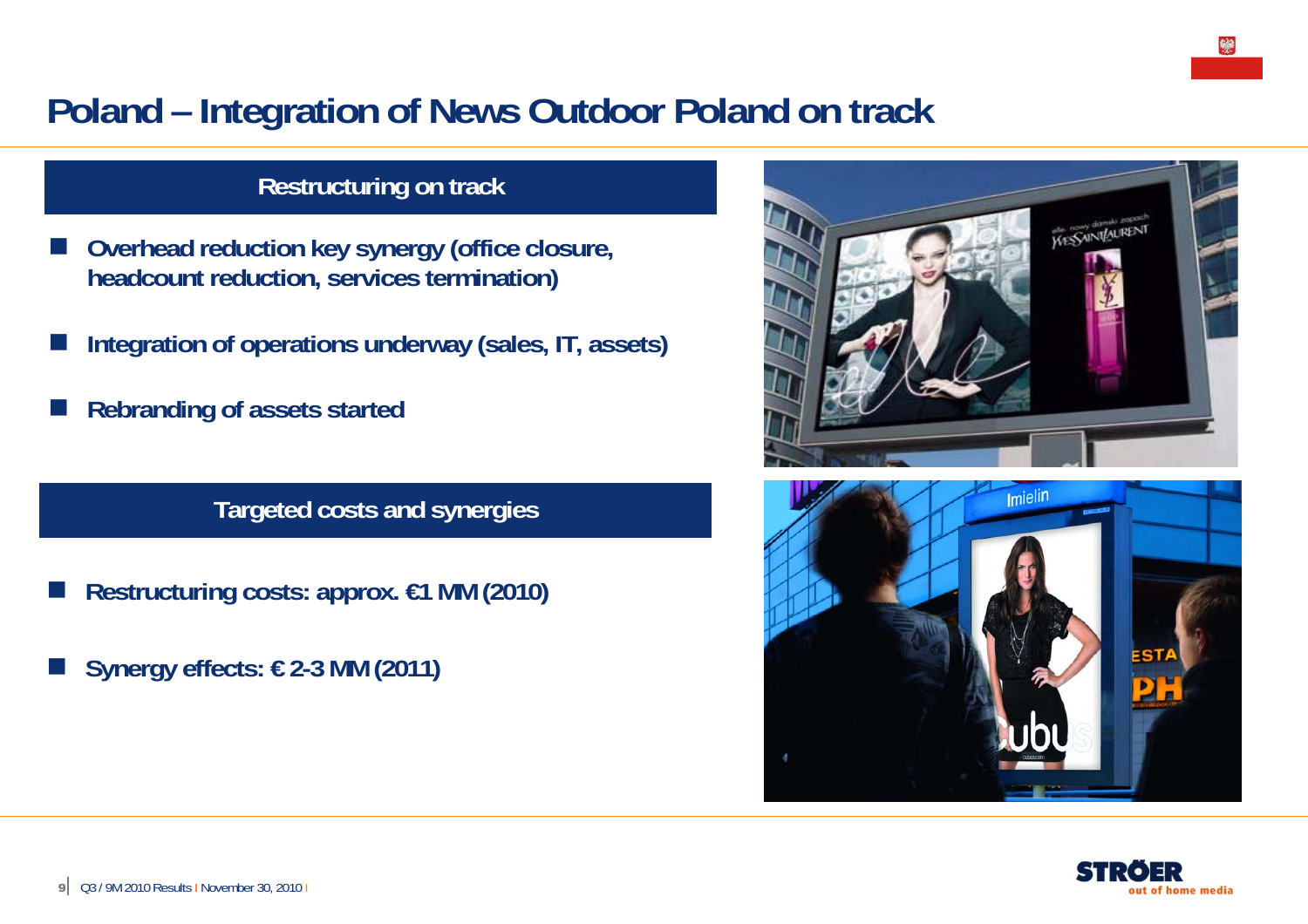## **Our portfolio of public contracts has further strengthened this year**

- п **1 city contract not extended (Wiesbaden/BB)**
- П **Various public contracts renewed (Bochum/BB&SF, Bielefeld/BB)**
- п **3 new contract tenders won in Germany (Bielefeld/SF, Jena/BB, Cottbus/BB)**
- П **Ströer in bidding process for 2 German tenders in cities < tier 3 (Mainz/BB&SF, Lübeck/BB&SF)**

|  | 1 new contract awarded in Turkey (Izmir/SF) |  |  |  |
|--|---------------------------------------------|--|--|--|
|--|---------------------------------------------|--|--|--|

п **Tendering of bus shelter contract in Warsaw expected early 2011** 

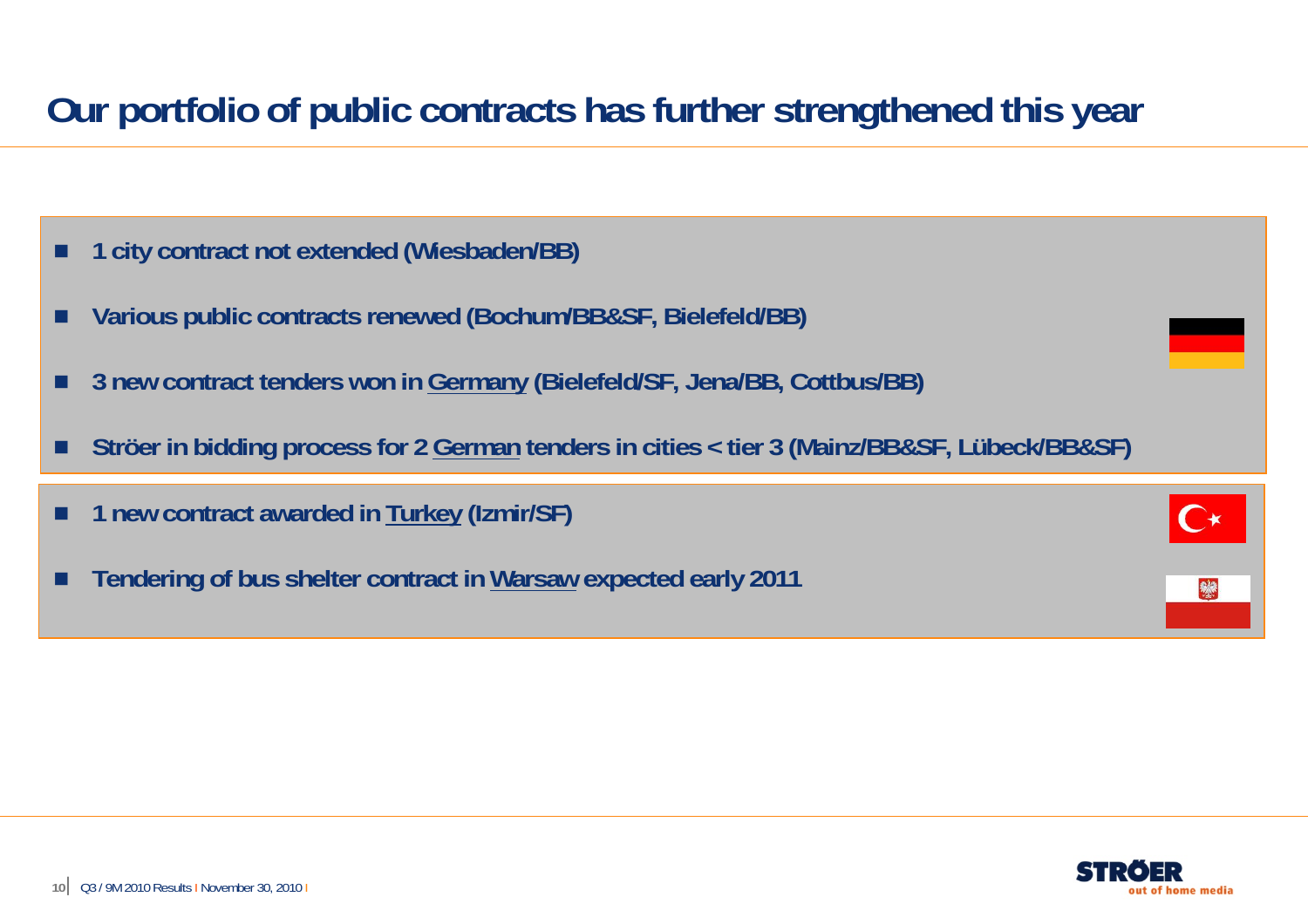## **Ströer Group 9M 2010 P&L Summary**

| (EMM)                       | 9M 2010  | 9M 2009  | Change(%) |
|-----------------------------|----------|----------|-----------|
| <b>Revenue</b>              | 369.1    | 328.9    | $+12$     |
| <b>Direct costs</b>         | $-205.2$ | $-185.5$ | $+11$     |
| SG&A                        | $-92.1$  | $-87.5$  | $+5$      |
| Other operating result      | 2.9      | 4.0      | $-26$     |
| <b>Operational EBITDA</b>   | 74.8     | 59.9     | $+25$     |
| <b>Depreciation</b>         | $-17.8$  | $-19.2$  | $+7$      |
| <b>Amortisation</b>         | $-13.8$  | $-16.3$  | $+15$     |
| <b>Exceptional items</b>    | $+34.9$  | $-2.9$   |           |
| <b>EBIT</b>                 | 78.1     | 21.5     | $>100$    |
| <b>Net financial result</b> | $-40.3$  | $-37.7$  | $-7$      |
| <b>Income taxes</b>         | $-5.0$   | $-4.1$   | 23        |
| <b>Net Income</b>           | 32.8     | $-20.3$  |           |
| <b>Net Adjusted Income</b>  | 13.2     | 1.5      | $>100$    |

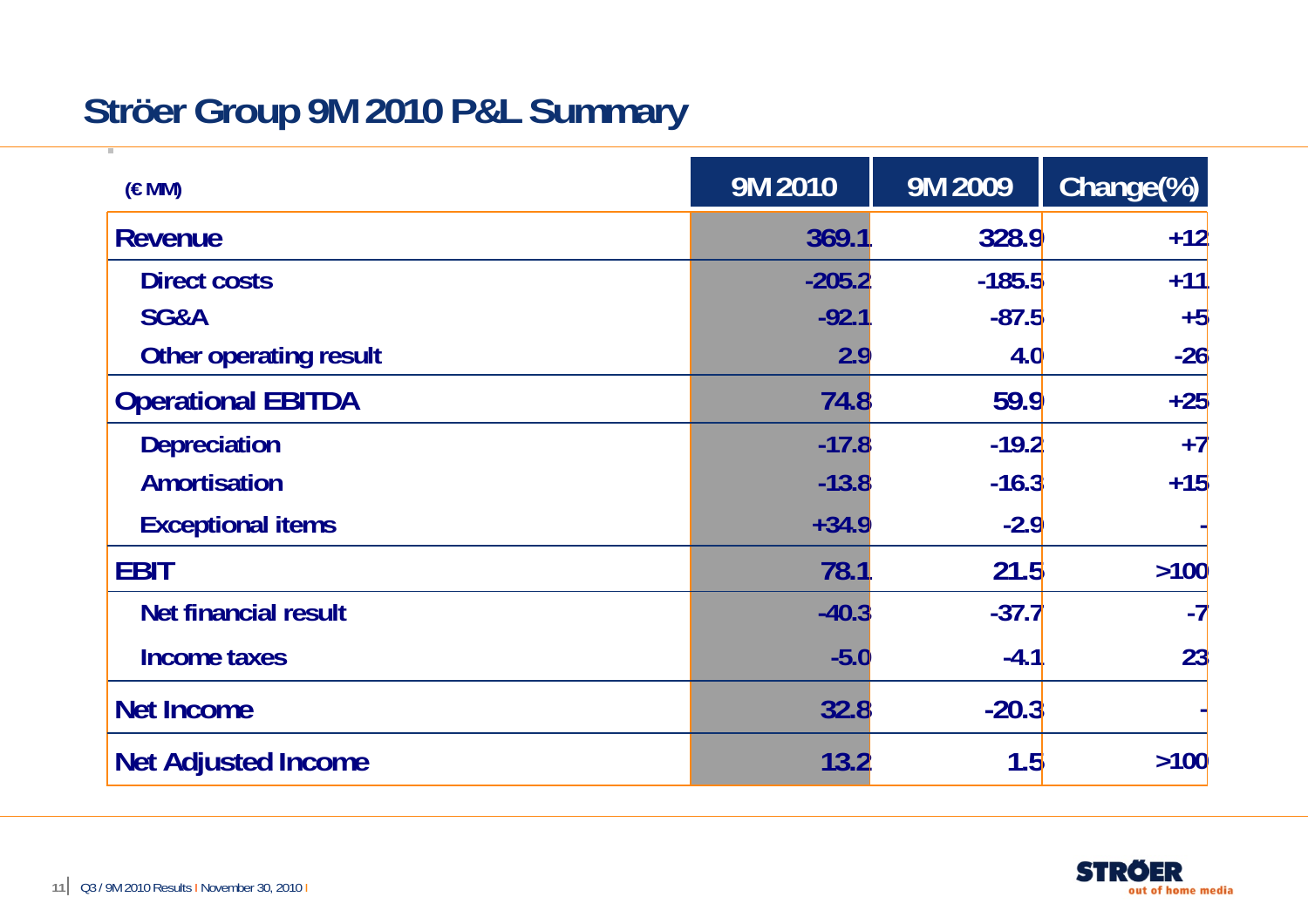

## **Group Net Adjusted Income improved more than 8-fold year-on-year**



- **Positive re-measurement effect of existing Ströer Turkey stake in line with IFRS 3 (€ +56MM)**
- **IPO related exceptional items amounted to some € 17MM**
- **Exceptional charges in financial result mainly attributable to reclassification of hedge amounts**

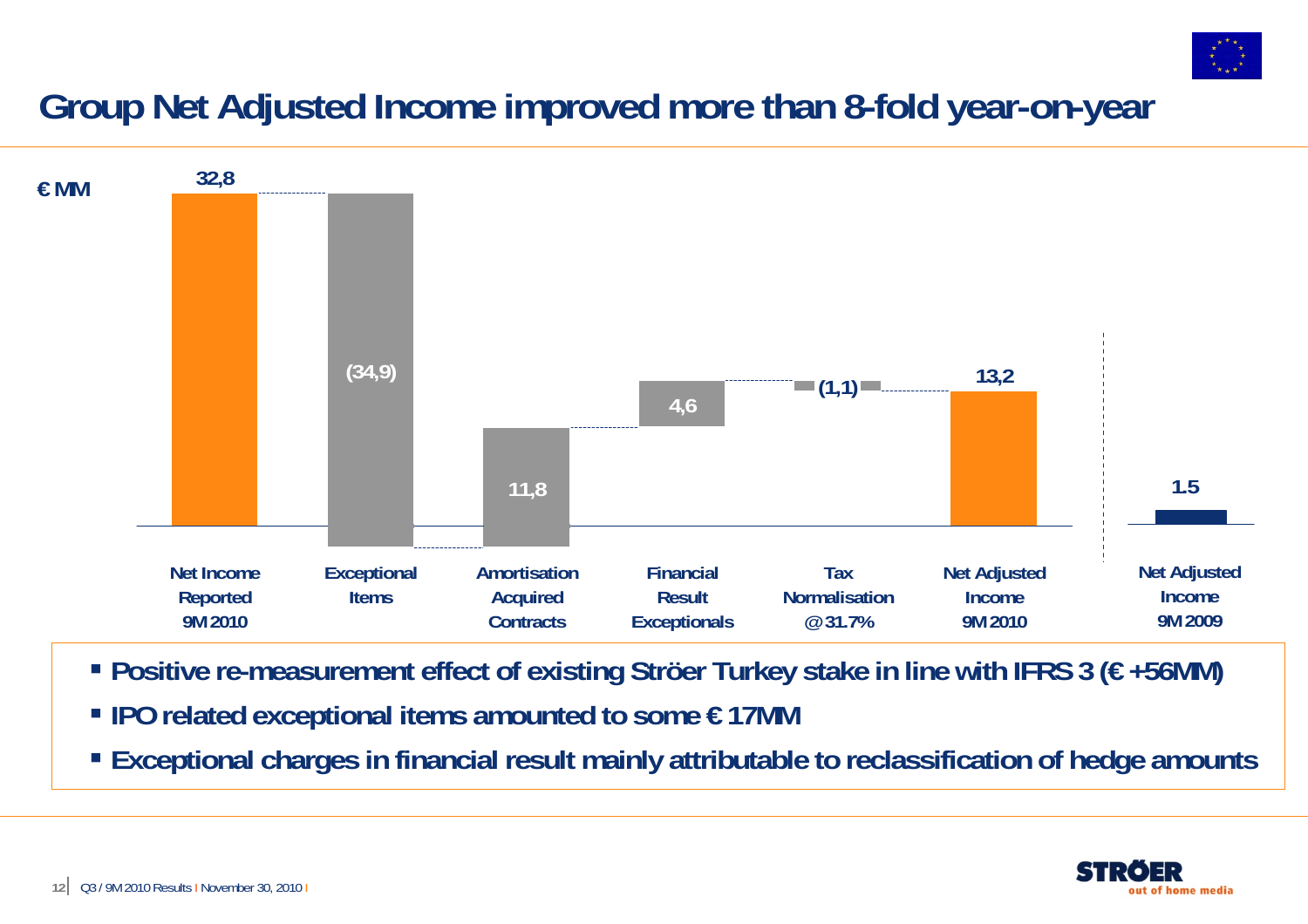

## **Significant increase in top-line coupled with margin expansion**

**€ MM**



- **Strong revenue growth across all segments in Q3 and 9M**
- **Double-digit organic revenue growth rates in Turkey and BlowUp business**
- **Margin enhancement mainly fuelled by Germany and Turkey**

\* Shows full consolidation of Ströer Turkey assuming Ströer Turkey's stake had been increased from 50% to 90% at 1 Jan 2009

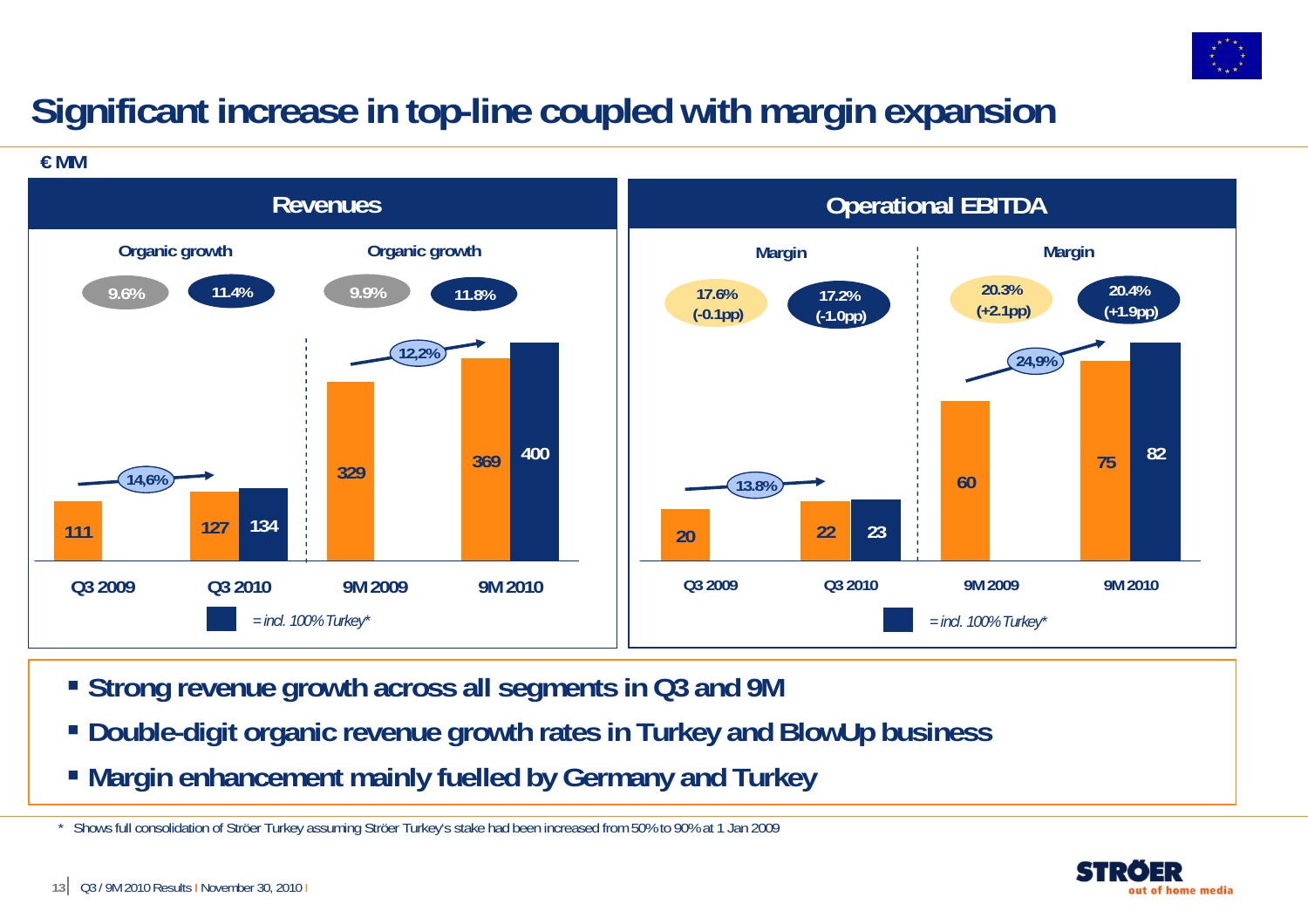## **Ströer Germany**

**€ MM**



- **Revenue growth primarily due to improved trading of Billboard, Street Furniture and Other**
- **Strong 9M operating leverage supported by flat overhead spending**
- **Capex reduction resulting from fewer renewal actions and inventory usage**



<sup>\*</sup> Excluding cash paid for investments in non-current financial assets and acquisitions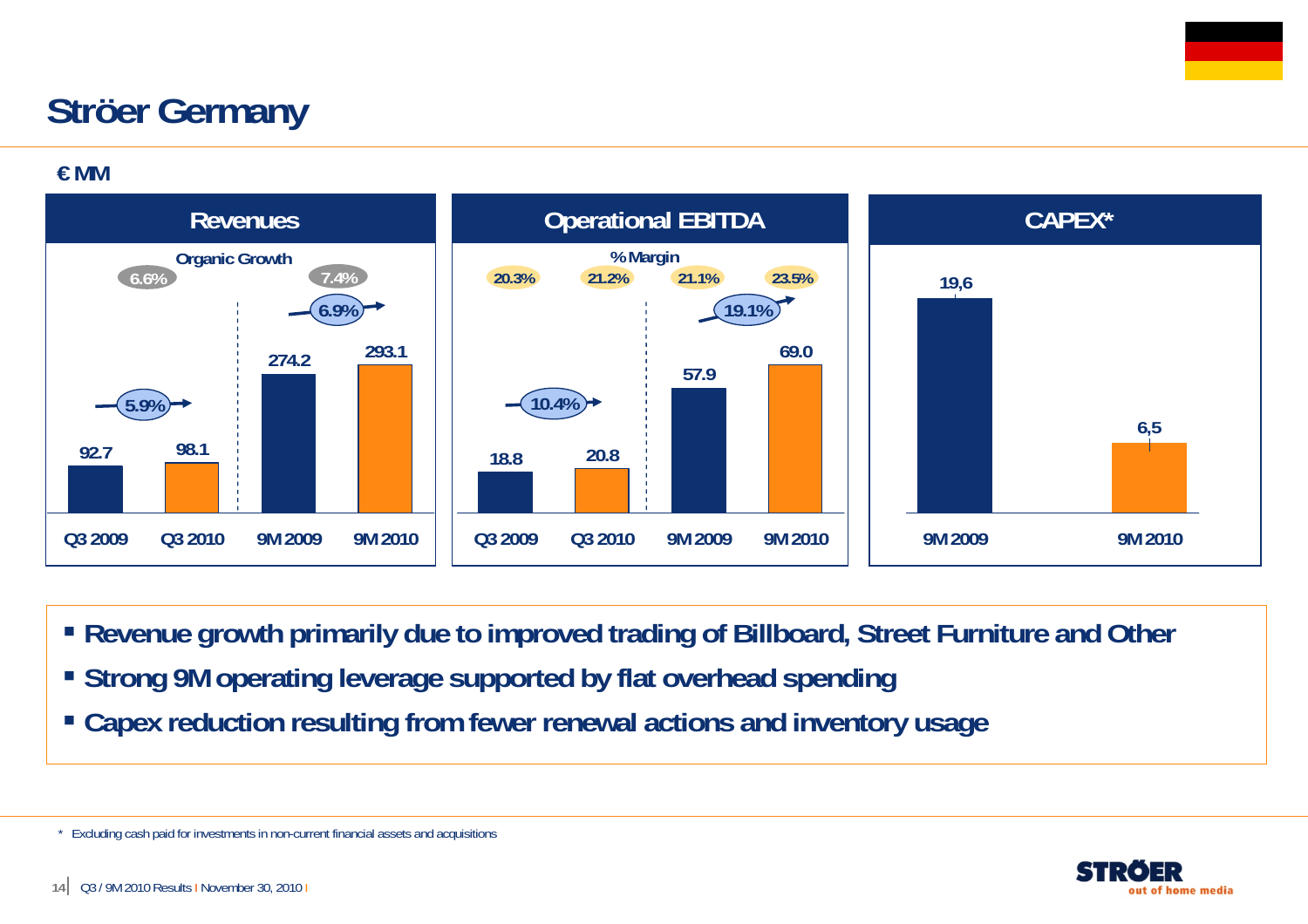

## **Ströer Turkey (100% view)\***

**€ MM**



- **Outstanding headline and organic revenue growth**
- **Increase in sales mainly driven by higher filling ratios across all major asset classes**
- **Operating leverage impacted by temporary changes in rent mix and bonus scheme dynamics**



\*

Ströer Turkey consolidated at 50% up to August 2010, thereafter full consolidation applied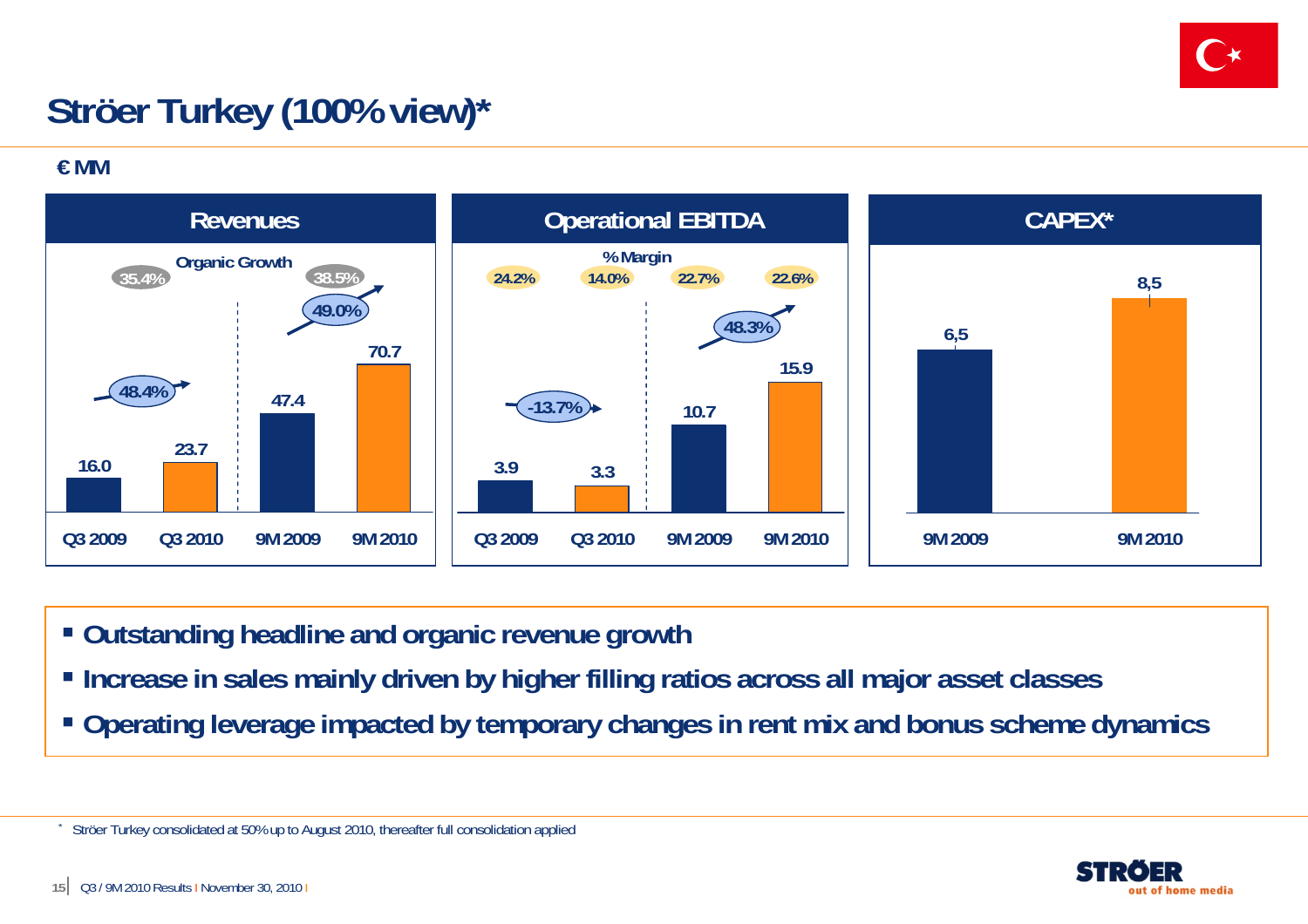

## **Ströer Rest of Europe\***

**€ MM**



- **Significant revenue growth generated in Polish and blowUP business**
- **Q3 organic sales growth of +6% in Poland and even double-digit in giant poster operations**
- **9M Operational Ebitda margins strongly up in blowUP with Poland yet to improve**

out of home media

\* blowUP business and Ströer Poland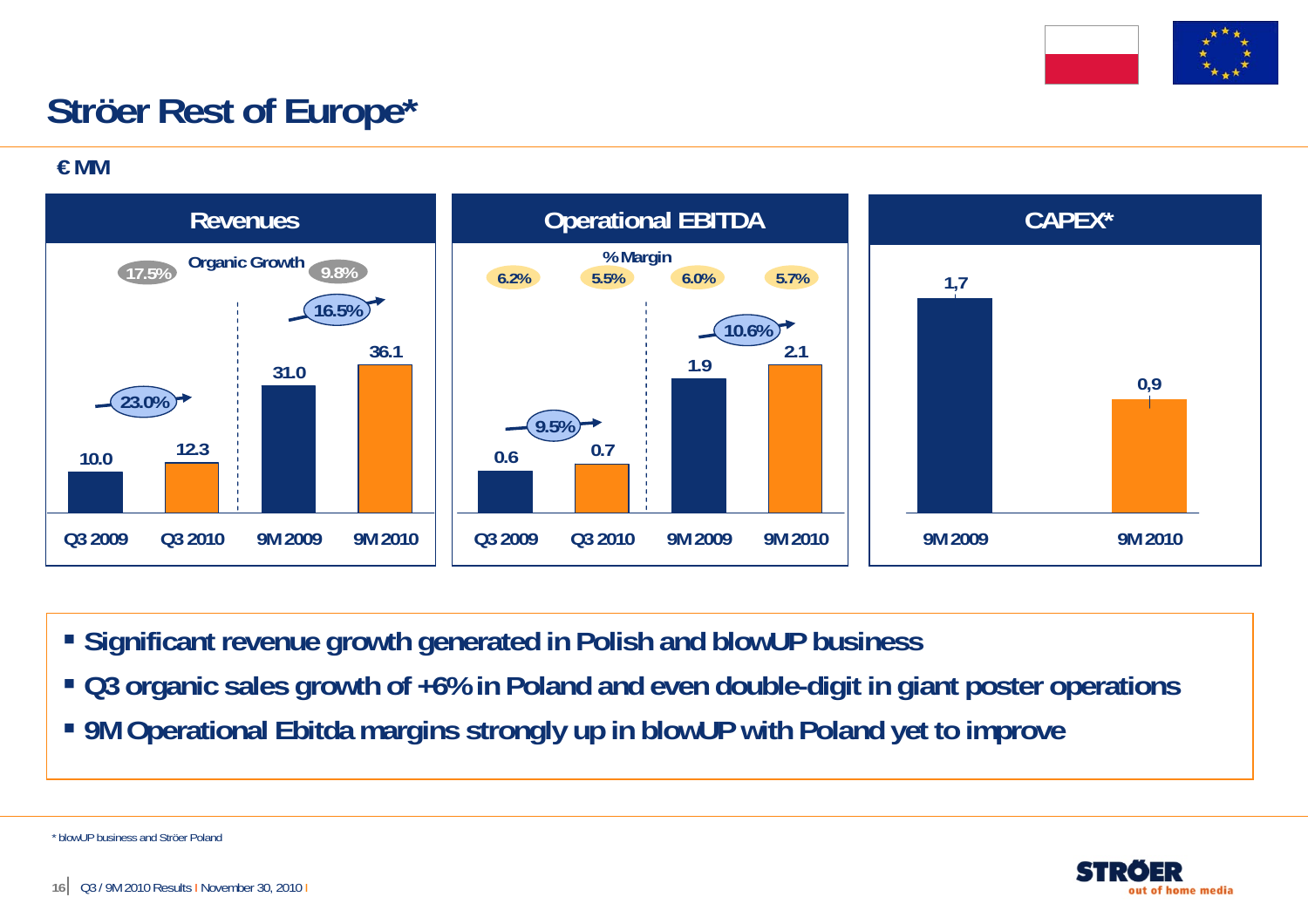## **Reconciliation of reported EBITDA to Operational EBITDA (incl. 100% TR)**



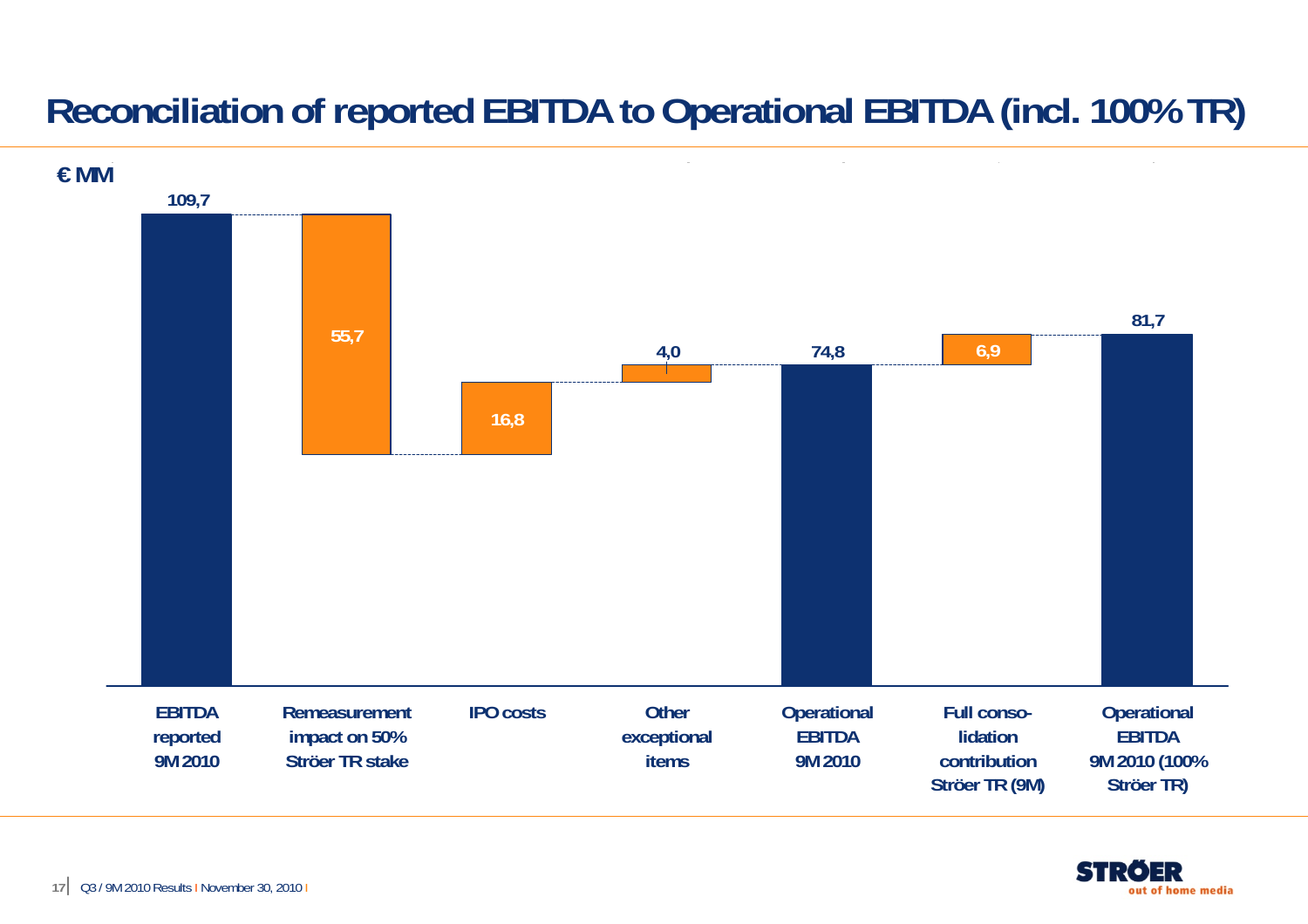## **Substantial underlying cash generation year-to-date**

### **€ MM**



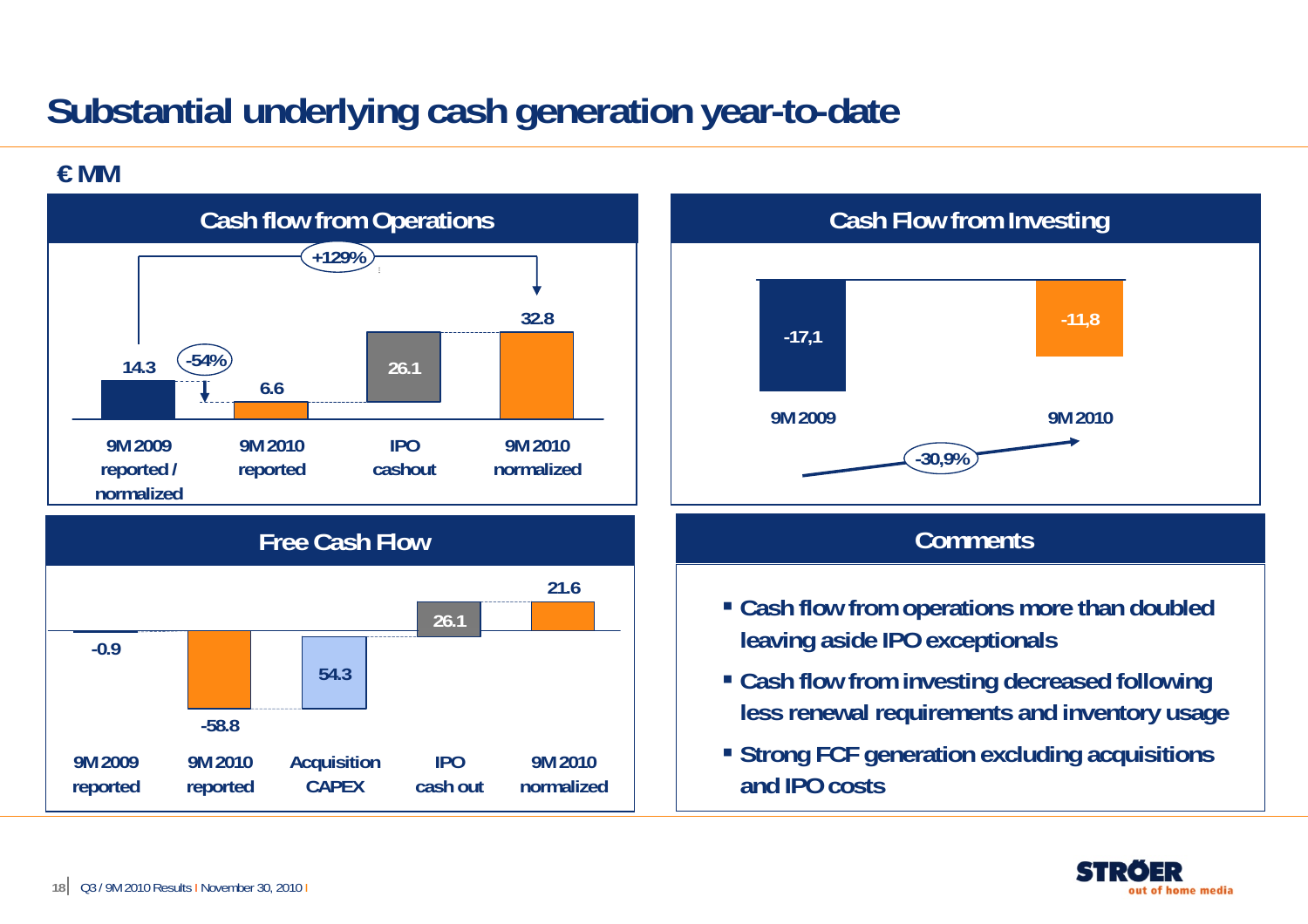## **Significant Net Debt reduction following IPO**



**€ MM**

Notes (1) Excluding derivative financial instruments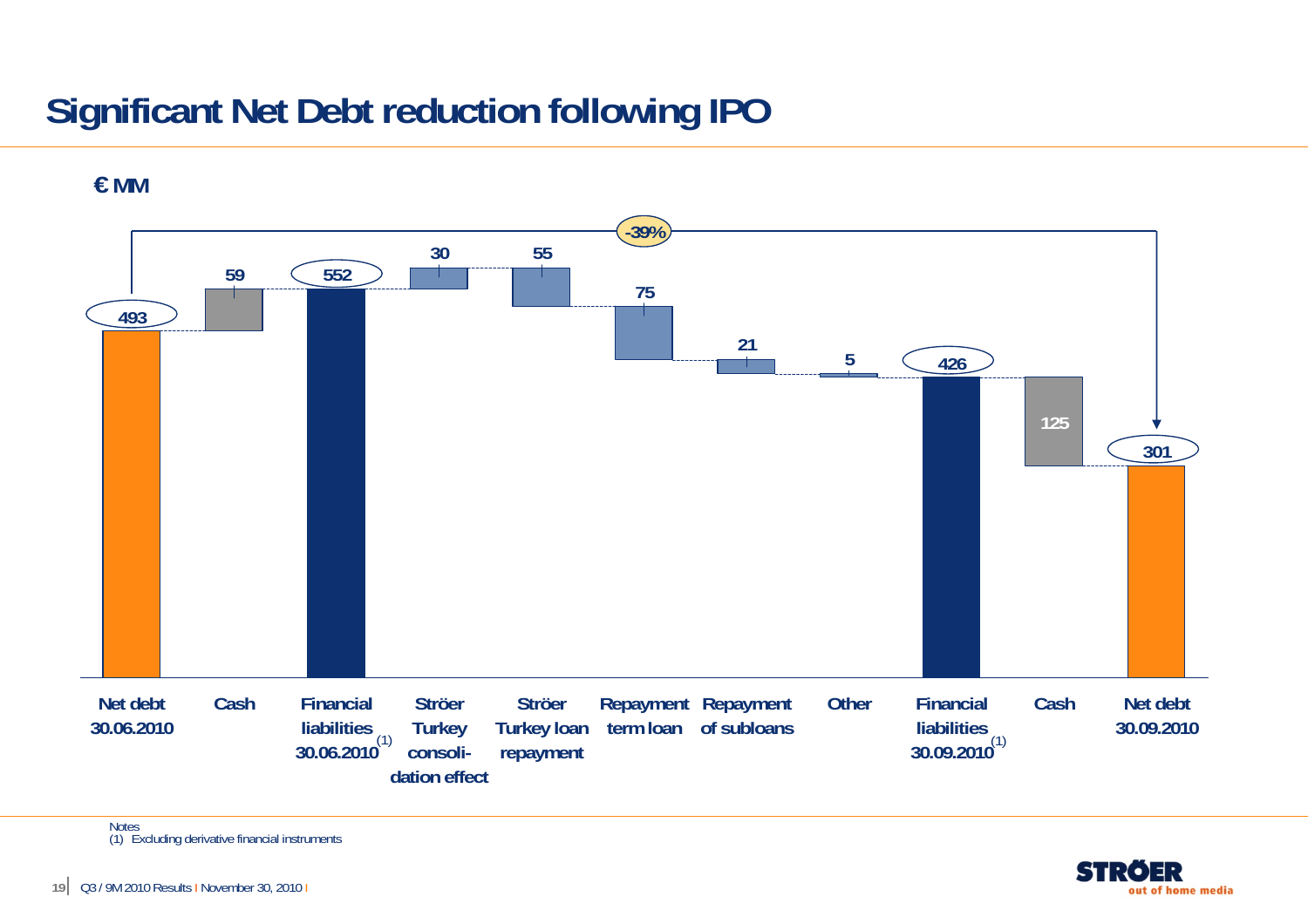## **Country Highlights 2011**

**Germany**

**Growth drivers:**

- **GDP growth 2011E of 3.8%(1)**
- **Consolidation dividend**
- $\mathcal{L}_{\mathcal{A}}$ **Digitalization of media business**



### **Initiatives:**

- **Increase Top 200 customer penetration**
- **Premium Billboards**
- **Out-of-Home-Channel**

### **Turkey**

### **Growth Drivers:**

- **GDP growth 2011E of 10.0%(1)**
- **Dynamic ad market**
- **Restriction on TV airtime**



### **Initiatives:**

- **Push for digital products**
- **Example 1 Inventory increase from new tenders**
- **Exploitation of regional sales potential**

### **Poland**

### **Growth Drivers:**

- **GDP growth 2011E 7.8%(1)**
- **Consolidation dividend**
- **Emergence of public OoH concessions+**

### **Initiatives:**

- **Example 2 Integration of News Outdoor Poland**
- **Sales cycle optimization**
- **Street furniture opportunities**

### **Ströer on track for growth in 2011**



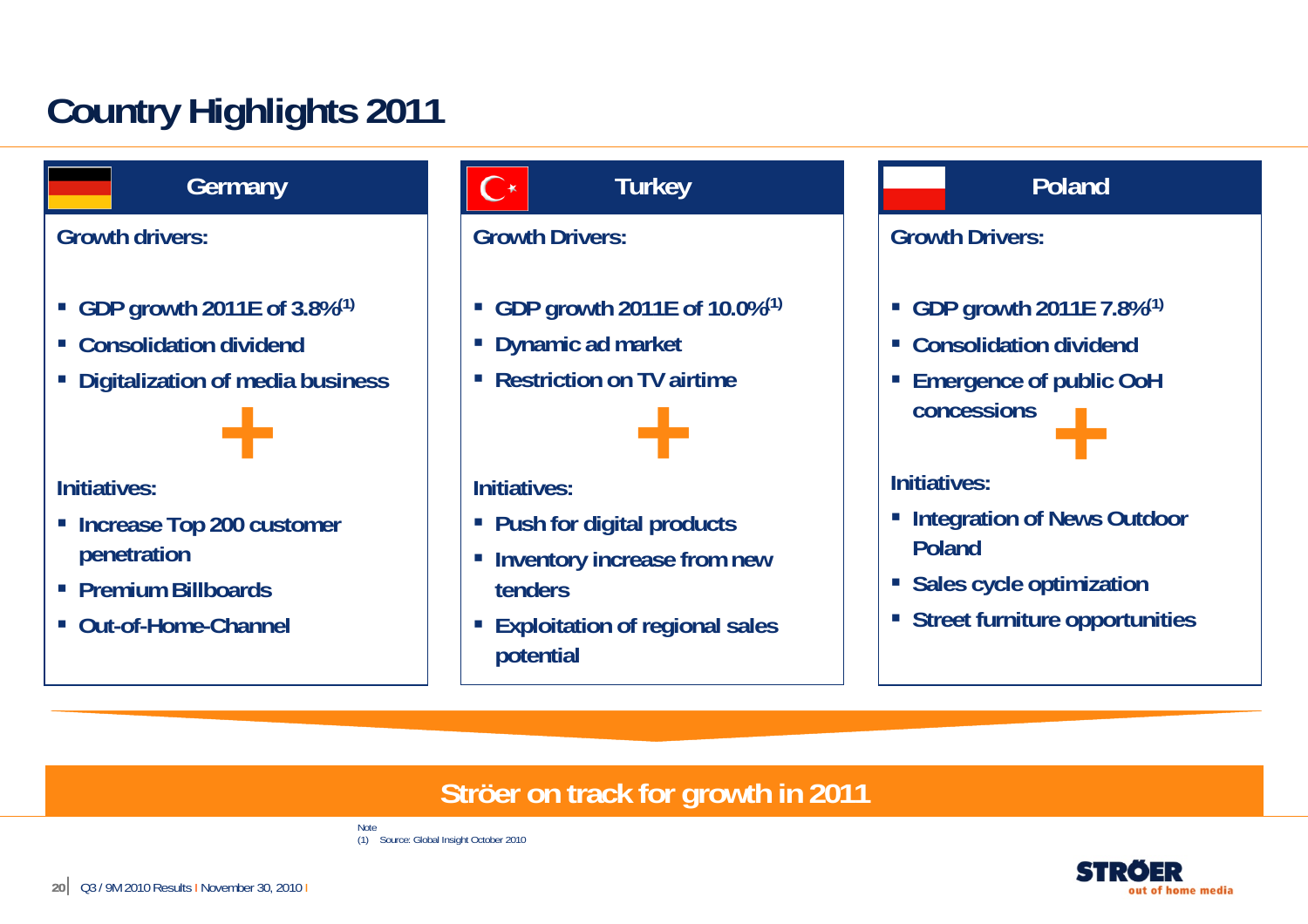In the traditionally strong 4<sup>th</sup> quarter, **Ströer is looking to repeat the sales successes achieved year-to-date despite relatively high prior-year figures. Overall, management is optimistic going into the 4th quarter and, based on the assumption that the Turkish joint venture Ströer Kentvizyon had been fully consolidated since 2009, anticipates at least 9% organic growth for the whole of 2010.**

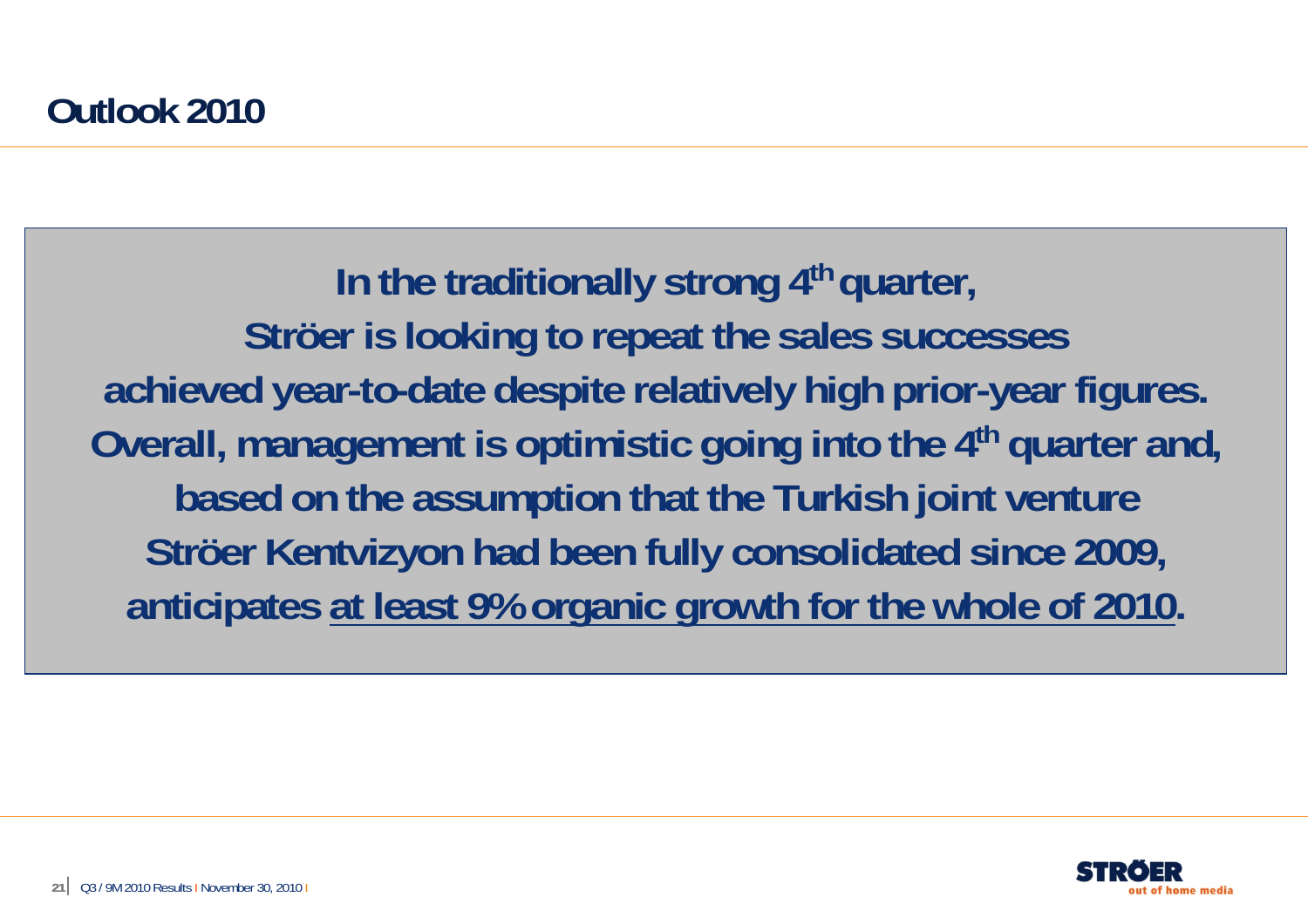### **Q&A Session with Ströer AG's Executive Board**



**Udo Müller** Co-Founder, CEO



**Alfried Bührdel** CFO and Executive Vice President



**Dirk Wiedenmann**

CEO of Ströer Media Deutschland, Board Member